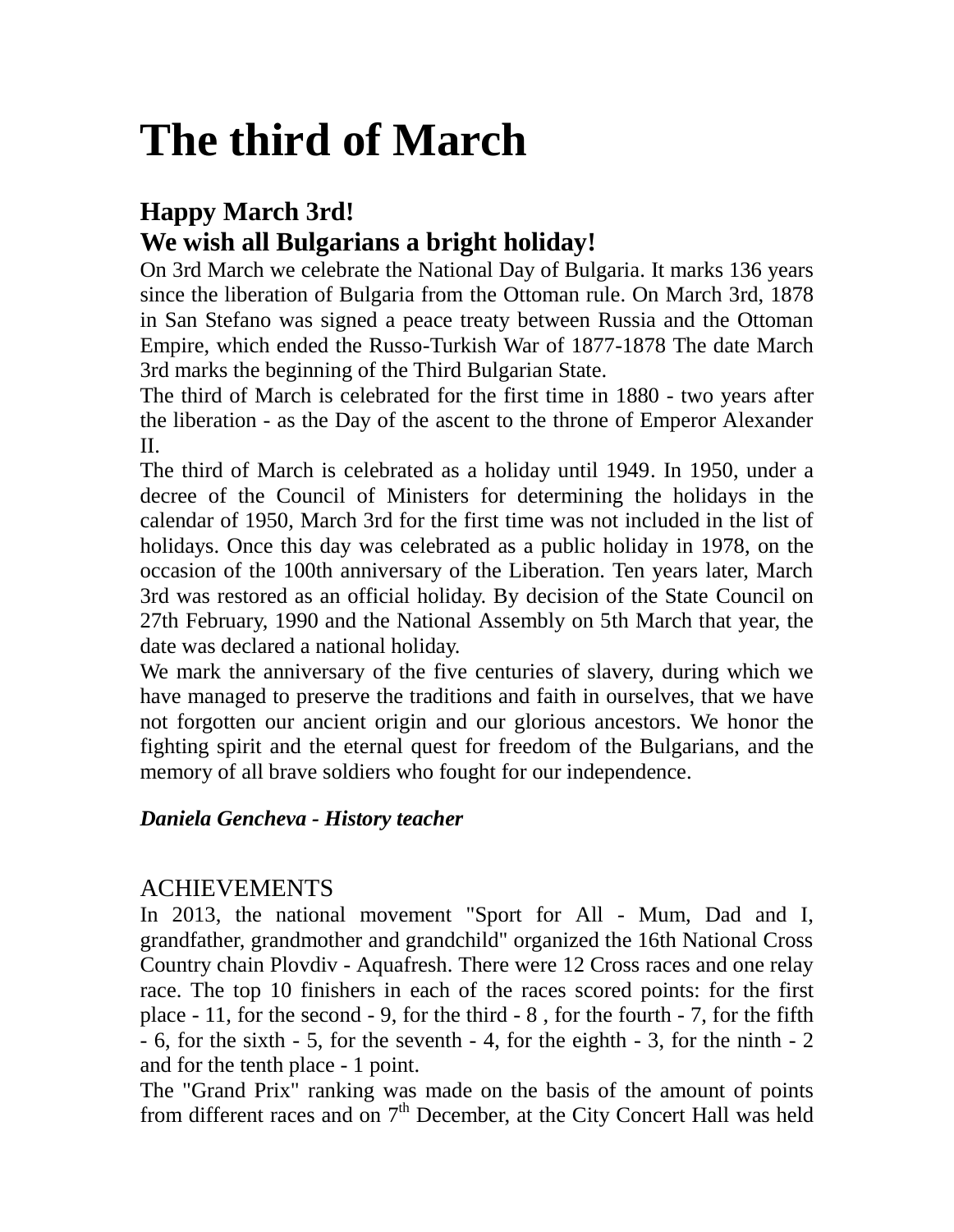a formal ceremony of the first six contestant with the most points. Maria Mintcheva from "Aleko Konstantinov" Primary School - a student from 4<sup>th</sup> grade, won the second Cup.

#### *Lyudmila Parapanova – PE teacher*

## **March bazaar**

March  $1<sup>st</sup>$  is the first day of the arrival of Baba Marta. In Bulgarian tradition it is a symbol of spring and brings wishes for health and fertility at the beginning of a new cycle in nature. On this day young people and animals wear martenitsi - which are made of twisted white and red thread.

Weeks before the holiday, the children were excited and filled with joy and anticipation for the upcoming work. Classes in home economics and technology were filled with emotional adjustment of children. They all tried very much to make the best martenitsi. They all worked together with diligence - students, teachers and parents. Thanks to the work that they have done in the past weeks, we can boast with the March bazaar and enjoy the photographs taken there.

*Tanya Nevleva - teacher of home economics*

# **School for Parents**

#### **Punishments**

All parents have been into a situation where they cannot deal with their child's disobedience. The child stubbornly refuses to do something or deliberately does the opposite of what they want or expect. Other kids do have a magnet for mischiefs and conflicts, they happen to them suddenly and embitter their lives and that of their parents. Sometimes parents get tired to explain and turn to punishments. There are times when they just threaten their children with punishment because they are angry or to avenge for their bad behavior and show them who's the boss. And parents are often powerless, desperate and do not know what to do.

Some parents believe that punishment does not help unless it is physical. They apparently do not realize that physical injury has terrible consequences for children. There are reasons for such punishment to be ineffective. One of them is that it is based on the wrong idea, that if you make a person feel bad, he will start to behave well. Punishment facilitates children to forget their mistakes and focus on how wrong their parents are. They begin to misbehave when they are threatened by punishment. Moreover, according to the child punishment "redeems" the error: the child knows that if he again performs that behavior, he will just have to bear the punishment and everything will be fine, but will not focus on avoiding the bad behavior.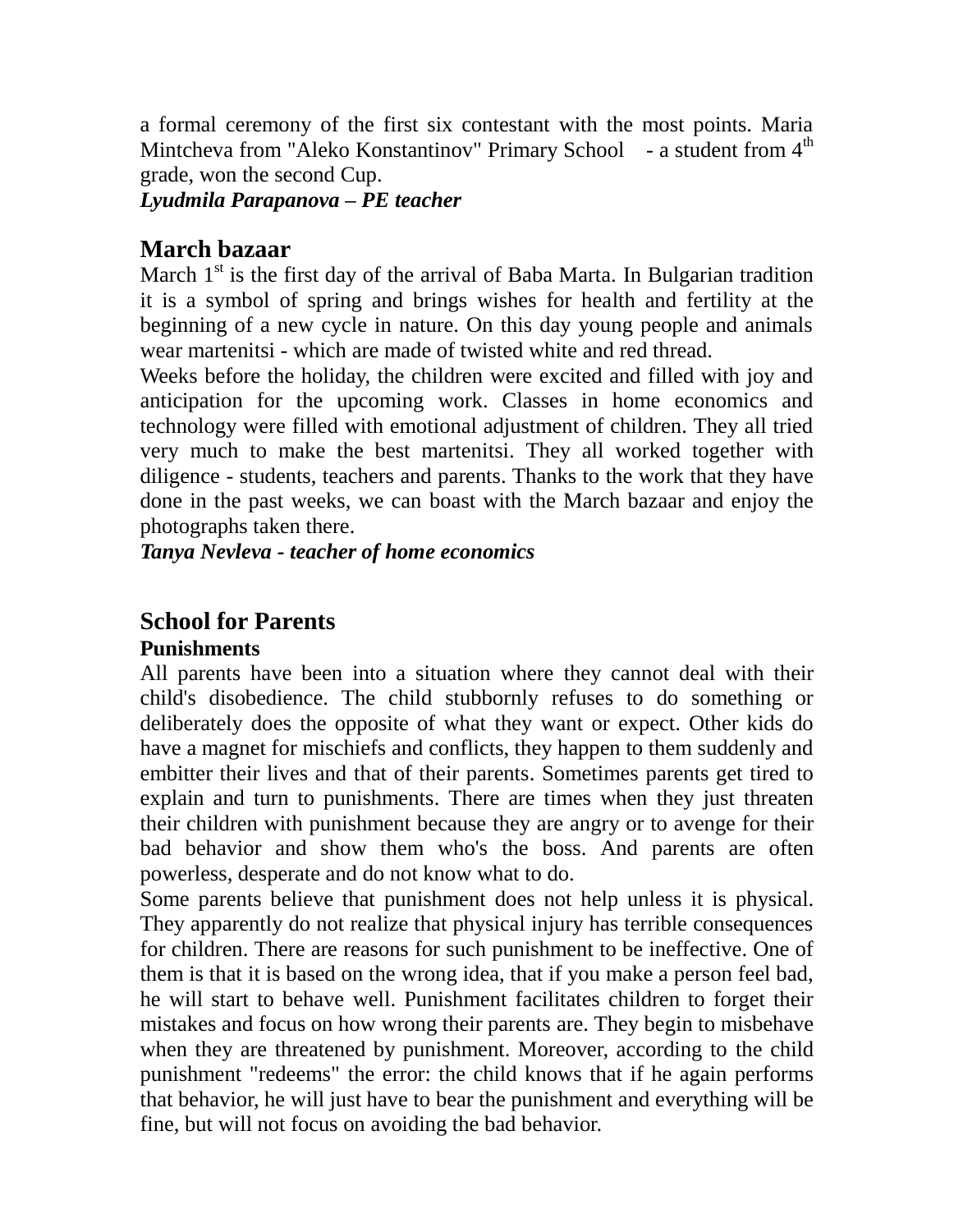In order to correct a behavior, the child must decide to cooperate, i.e., to have an internal motivation. Punishing him, the parent would cut off the way for cooperation.

What is the alternative?

If you want your child to correct the problem behavior, you could offer him to solve the problem together with you. The best solutions are those in which the child is involved. Here is an algorithm in 5 steps that you can apply:

1. Explain to your child how you feel, what made you upset or angry. Name your feelings. So on the one hand you will make the child see your point of view and on the other - you will help him recognize his own feelings.

2. Describe how you expect the child to behave in such a situation. Children do not always guess what the perceptions of adults are for acceptable behavior.

3. Think along a way to repair the problem. Before offering anything, it's good to hear the ideas of the child - you will be surprised how creative they can be when they are involved in the search for a solution. It is very important the tone of the conversation - if your child feels criticized, it would not work.

4. Explain to the child that there is a choice to act differently, there are many possibilities with different consequences.

5. Bearing the consequences of the choice if the problem behavior does not stop, it will have a concrete effect on the child - he might lose privileges. Parents should act firmly and consistently with respect to the child, so he will understand that rules are important and parents do not intend to back down.

#### *Zdravka Petrova – pedagogical adviser, on materials from the internet*

## **LIBRARY INFORMATION CENTRE**

## **130 years from the birth of Alexander Belyaev A Russian science-fiction writer /1884-1942/**

In Soviet times they called the science fiction writer Alexander Belyaev the "Russian Jules Verne." He is one of the founders of Soviet science fiction literature. In our teenage years, we enthusiastically read "Amphibian Man", "The head of Professor Doual", "Ariel" and others. Belyaev has written more than 70 science fiction works, including 13 novels. It is not known how he died and where he was buried.

Alexander Belyaev was born in 1884 in the family of a priest. The boy went to the Seminary, finished it, but continued his religious education, and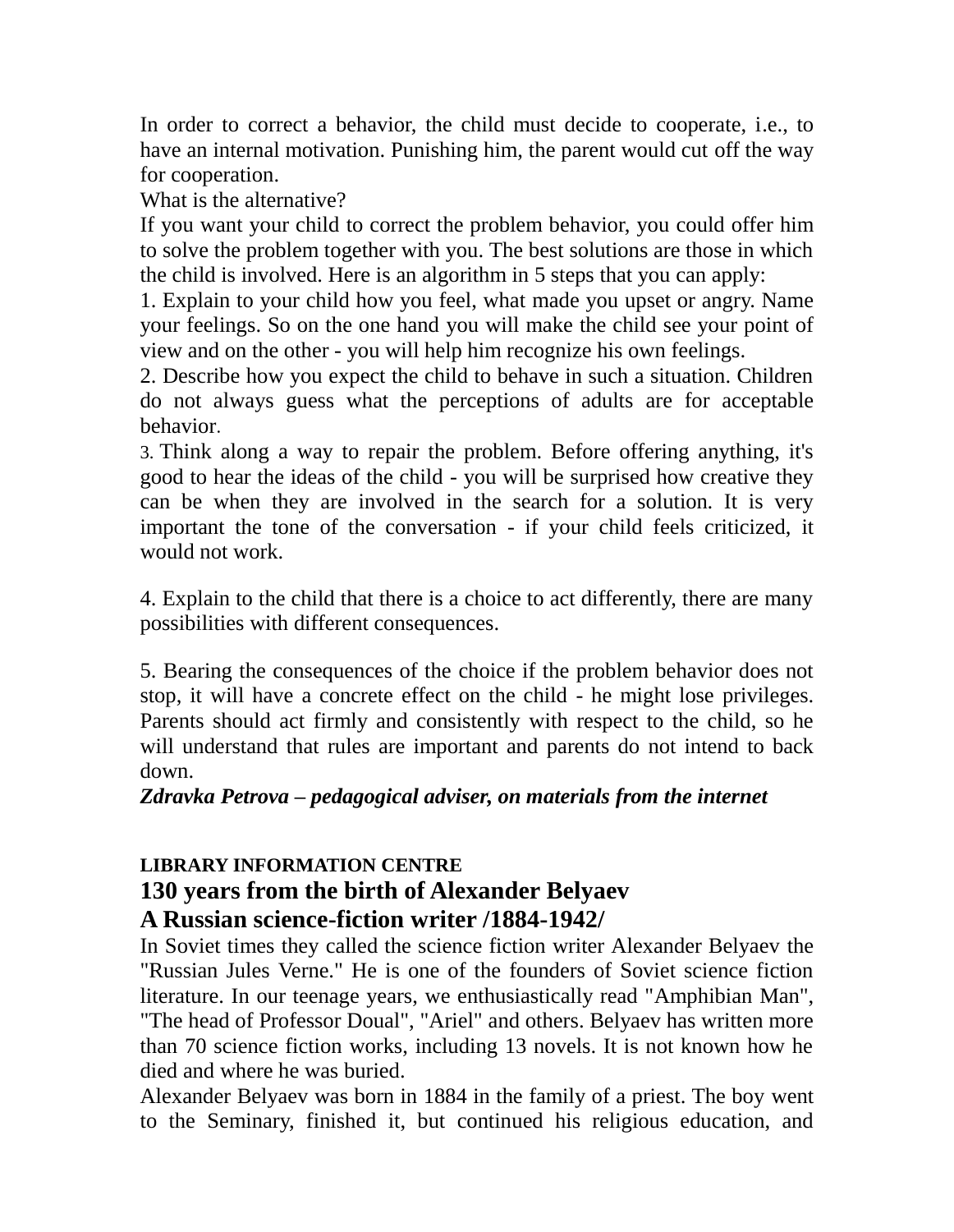studied at Demidovskiya Lyceum in Yaroslavl city, as he wanted to become a lawyer. His father died and Alexander had to work - he had to give lessons, paint decorations in the theater, play the violin in a circus band.

At the age of 35 he fell ill with pleurisy, due to treatment failure he developed tuberculosis of the spine and paralysis of the legs.

Alexander worked as an educator in a children's care home. He also worked as a search inspector and as a librarian. Then he moved to Moscow, where he was appointed a legal adviser. In his spare time Belyaev wrote poems and in 1925 a newspaper started to publish sequels to his first novel, "The head of Professor Doual." After three years, he wrote "The Island of the fallen ships", "The Last Man from Atlantis", "Amphibian Man", a collection of short stories.

*Elena Penisheva - school librarian, on materials from the internet*

#### *LANGUAGE PAGE* **MY COUNTRY - BULGARIA ST U D E N T E S S AYS**

#### **Bulgaria - incredible country with rich history**

I'm from Bulgaria. People here are hospitable and kind. Our country is one of the oldest in Europe. It was found in 681 by Khan Asparouh. The capital is Sofia, Plovdiv is one of the oldest cities in the world. The Bulgarian flag is white, green and red. The symbol of the country is the lion. The national day is 3rd March. The traditional dance in Bulgaria is round dance called 'horo' but the modern music at the moment is rap, pop and R&B.

One of the most famous myths in Bulgaria is the myth of Orpheus. It tells about the tragic love between Orpheus and Eurydice. One day when Eurydice played with her friends on the lawn, a snake bit her leg and she died. Orpheus was miserable - all day and all night he was playing sad songs and animals and nature were crying with him. Finally Hades took pity and allowed Orpheus to return Eurydice on earth but on the way back Orpheus must not turn around. Unfortunately he did it and Eurydice disappeared forever.

I'm glad that I'm Bulgarian. I love my country and I'm proud of my Bulgarian history and culture.

**Nadia Sedloeva - 7 b class**

# **Bulgaria**

Bulgaria is a beautiful country with an amazing history. Bulgarian flag has three horizontal bands of white, green and red. The national Bulgarian currency is 'lev'.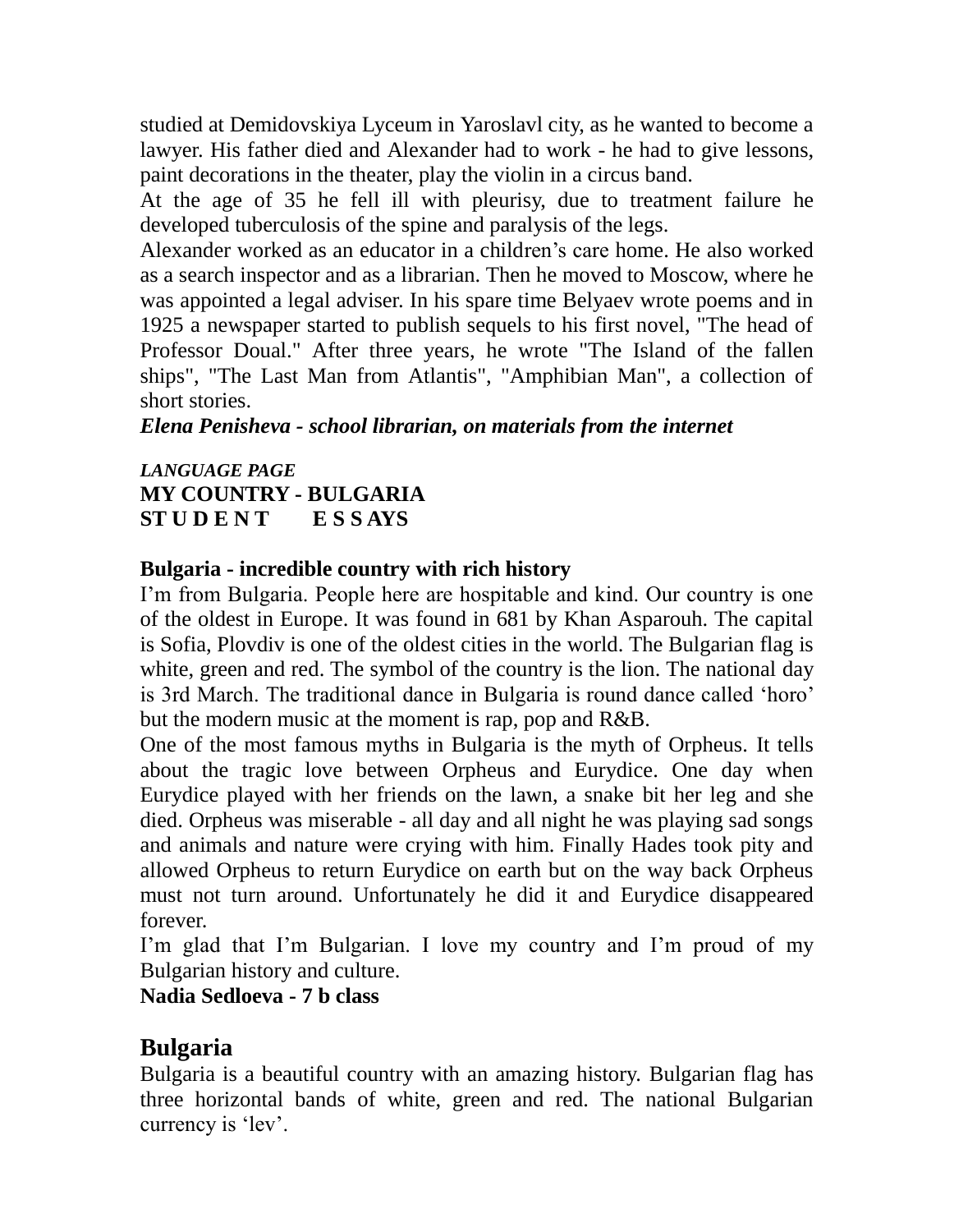In Bulgaria people are very friendly and polite. They follow their traditions. If you come here at the beginning of March, when it is Baba Marta, you can see people give their friends and relatives 'martenitsa'. This day presents the end of the winter and the arrival of spring.

On 3rd March our country celebrates its independence -it's one of the most important days for Bulgarian people.

In the summer most of the people go on holiday and relax. Bulgarian like enjoying themselves, going out with friends and dancing all night.

Bulgaria is famous for its winter resorts. In fact, winter is one of the most beautiful seasons here. If you go to a restaurant, you should try the traditional 'Shopska salad'. You can also listen to Bulgarian folk music there. Our literature, dances and sport are wonderful. The first computer is made by Bulgarian. Our culture is our wealth. Bulgaria is a great country which is worth seeing.

**Nikola Iliev - 7b class**

# **My country - one of the most beautiful countries in Europe**

Bulgaria is a fantastic place with its beautiful mountains and lakes. Bulgaria is incredible!

People are polite and friendly, they are not usually rude and mean. But the special about them is that they are hardworking people. In the past Bulgarian created a lot of myths about their mountains - Rila, Pirin and Rodopi. For me the best myth is about Orpheus.

Bulgarian flag is made of three colours - white for peace, green for nature and red for blood. The first people who were on the territory of Bulgaria were the Thracians-they were the grand, grand fathers of our country.

Now in the twenty-first century everything in Bulgaria is changing in modern way - especially music and dancing. I love my country.

**Zlatin Chalmov - 7b class**

*Stela Kurteva - English teacher*

#### **ECOLOGY**

# **Animals meteorologists predict weather**

Today we are used to obtaining information that interests us almost for granted, you only need to turn on the TV, open the newspaper, or surf the Internet. So is with the weather - we constantly receive information about it from various sources. What do animals do, since they don't have this option? They feel the change in the weather and by their behavior they warn us.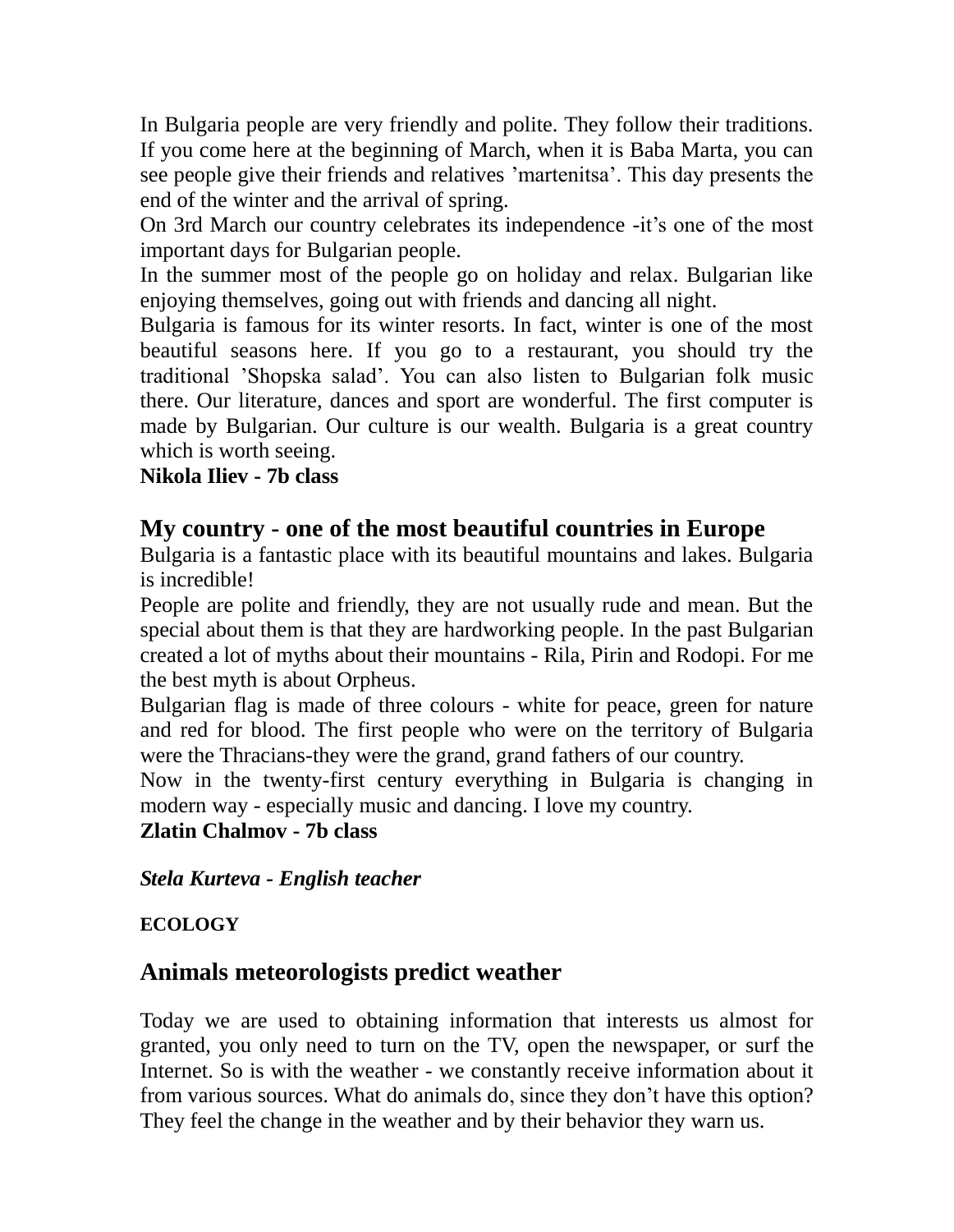Dung beetles can successfully predict climate change. When the weather is nice and will remain so, dung beetles leave their homes at sunset. If the weather will get bad, they not only stay in, but also get buried deep in the ground.

Bees are good fortunetellers. Their "prediction" consists in a special dance that warns what the weather will be. The dance consists in rotation of bees around the hive and over it. If the weather will get bad, they rotate around the hive for a long time and will not depart from it.

Birds are recognized meteorologists, especially migratory birds. They must be really good at that, since without using a forecast they know when to fly south. But birds are sensitive not only during migration. An example is the nightingale, which sings all night if a nice and sunny day is coming. Good meteorologists are also gulls and petrels. For seagulls, there are even sailor sayings, that, if the gulls fly low over the water, sailors will enjoy a good time, and if they dig in the sand, the forecast is rain.

It is believed that the frogs and elephants can predict the weather.

Good meteorologists are penguins. They huddle in large groups, when they sense approaching storms. Fish start to jump over the water. Bad weather can be predicted when flies begin to "bite" annoyingly, sheep seek lower pastures, when swallows fly low.

Many animals have a sense of weather changes and their forecasts in most cases are much more accurate than those we see on TV. But the most interesting animals are definitely the grasshopper and the groundhog.

Crickets are excellent meteorologists as well as very accurate thermometers. They squeak faster when hot, and when it is cold - more slowly and are extremely precise in measuring the air temperature. To get the number of degrees Celsius, you only need a watch, with which to count the chirping of crickets in one minute. Then you add 50 to that number and divide the result by 9. Example: Counting the individual sounds of crickets and they are 129 per minute.  $129 + 50 = 179$ ,  $179/9 = 19,888$ .

Briefly, - the temperature is 20 degrees. Isn't it interesting?

Even more interesting is the story of Groundhog Day. The American "people's weatherman" - Phil the groundhog is known for its ability to forecast the weather, and this involves different beliefs. One of them states that when the animal is awake and out of its hole, it feels what the weather will be like. If it remains outside, it predicts good weather.

But if the weather is to get worse, the groundhog sees its shadow and immediately returns to the hole, which means that winter will continue for six weeks. The official website of marmots on the internet claims that the accuracy of predictions is 100%. U.S. experts, however, estimate that Phil was right in no more than 39% of the cases. This animal gives its forecast